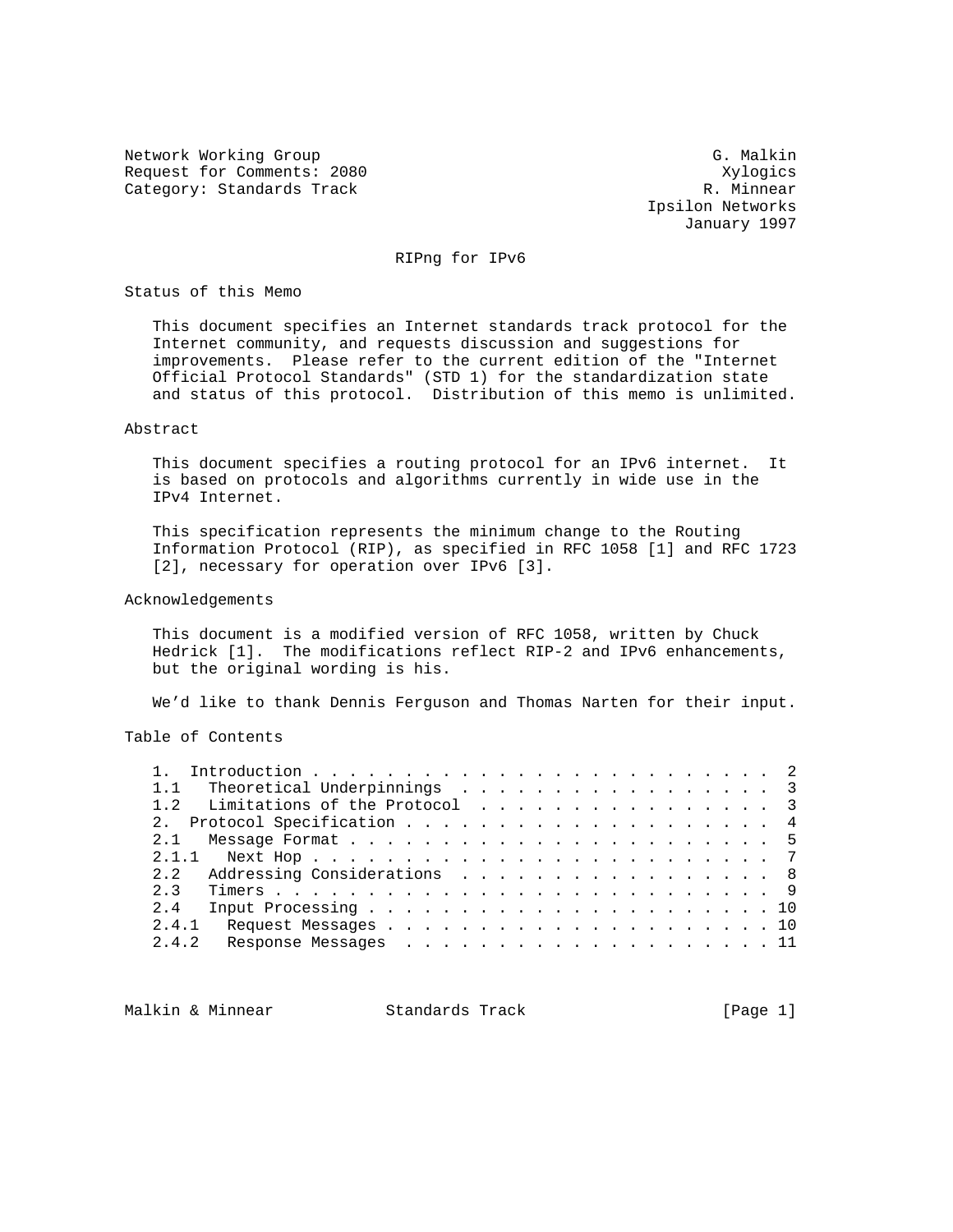| 2.5.2 Generating Response Messages 15 |  |  |  |  |  |  |  |  |
|---------------------------------------|--|--|--|--|--|--|--|--|
|                                       |  |  |  |  |  |  |  |  |
|                                       |  |  |  |  |  |  |  |  |
| 4. Security Considerations. 18        |  |  |  |  |  |  |  |  |
|                                       |  |  |  |  |  |  |  |  |
|                                       |  |  |  |  |  |  |  |  |

### 1. Introduction

 This memo describes one protocol in a series of routing protocols based on the Bellman-Ford (or distance vector) algorithm. This algorithm has been used for routing computations in computer networks since the early days of the ARPANET. The particular packet formats and protocol described here are based on the program "routed," which is included with the Berkeley distribution of Unix.

 In an international network, such as the Internet, it is very unlikely that a single routing protocol will used for the entire network. Rather, the network will be organized as a collection of Autonomous Systems (AS), each of which will, in general, be administered by a single entity. Each AS will have its own routing technology, which may differ among AS's. The routing protocol used within an AS is referred to as an Interior Gateway Protocol (IGP). A separate protocol, called an Exterior Gateway Protocol (EGP), is used to transfer routing information among the AS's. RIPng was designed to work as an IGP in moderate-size AS's. It is not intended for use in more complex environments. For information on the context into which RIP version 1 (RIP-1) is expected to fit, see Braden and Postel [6].

 RIPng is one of a class of algorithms known as Distance Vector algorithms. The earliest description of this class of algorithms known to the author is in Ford and Fulkerson [8]. Because of this, they are sometimes known as Ford-Fulkerson algorithms. The term Bellman-Ford is also used, and derives from the fact that the formulation is based on Bellman's equation [4]. The presentation in this document is closely based on [5]. This document contains a protocol specification. For an introduction to the mathematics of routing algorithms, see [1]. The basic algorithms used by this protocol were used in computer routing as early as 1969 in the ARPANET. However, the specific ancestry of this protocol is within the Xerox network protocols. The PUP protocols [7] used the Gateway Information Protocol to exchange routing information. A somewhat updated version of this protocol was adopted for the Xerox Network Systems (XNS) architecture, with the name Routing Information Protocol [9]. Berkeley's routed is largely the same as the Routing

Malkin & Minnear Standards Track [Page 2]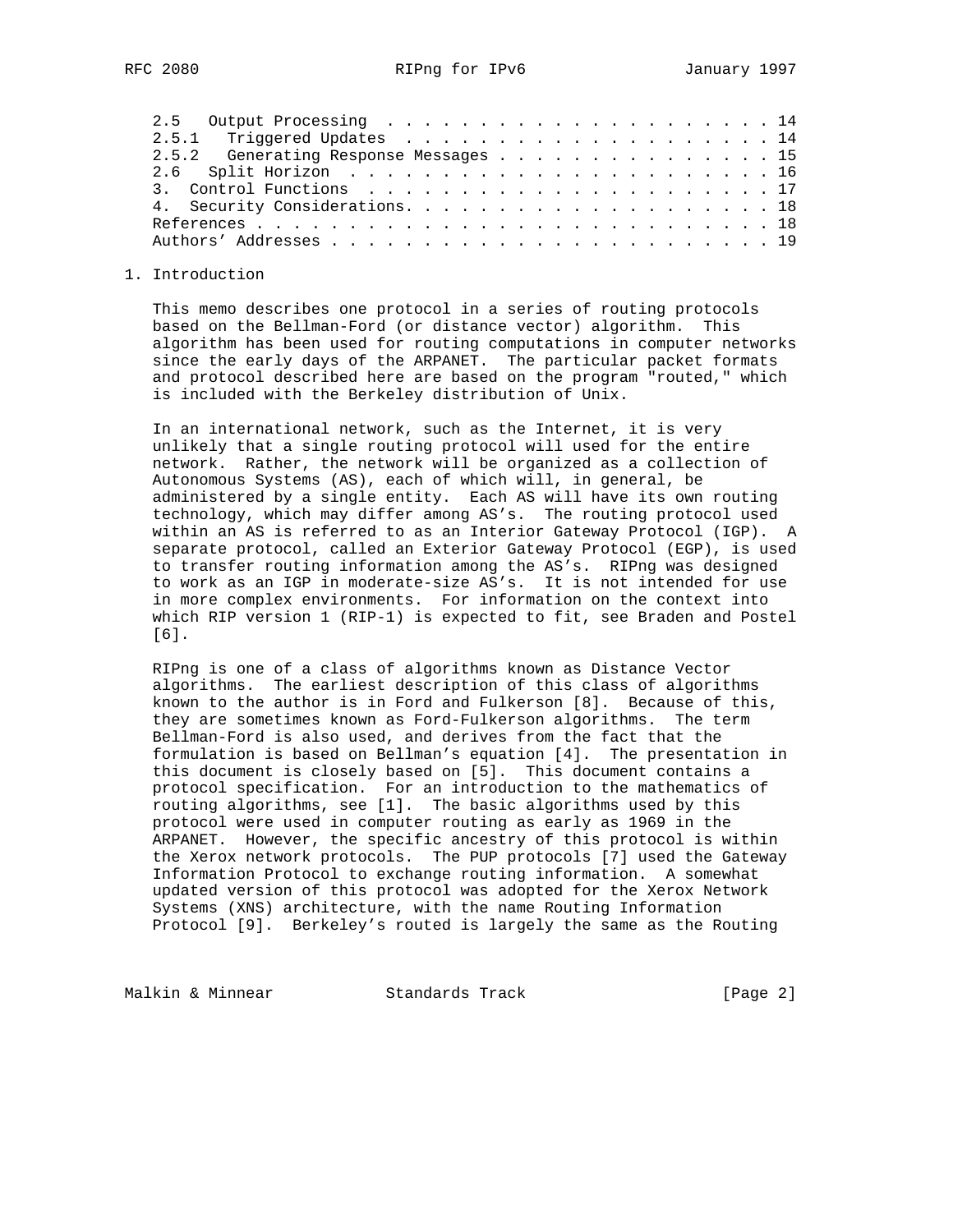Information Protocol, with XNS addresses replaced by a more general address format capable of handling IPv4 and other types of address, and with routing updates limited to one every 30 seconds. Because of this similarity, the term Routing Information Protocol (or just RIP) is used to refer to both the XNS protocol and the protocol used by routed.

1.1 Theoretical Underpinnings

 An introduction to the theory and math behind Distance Vector protocols is provided in [1]. It has not been incorporated in this document for the sake of brevity.

1.2 Limitations of the Protocol

 This protocol does not solve every possible routing problem. As mentioned above, it is primarily intended for use as an IGP in networks of moderate size. In addition, the following specific limitations are be mentioned:

- The protocol is limited to networks whose longest path (the network's diameter) is 15 hops. The designers believe that the basic protocol design is inappropriate for larger networks. Note that this statement of the limit assumes that a cost of 1 is used for each network. This is the way RIPng is normally configured. If the system administrator chooses to use larger costs, the upper bound of 15 can easily become a problem.
- The protocol depends upon "counting to infinity" to resolve certain unusual situations (see section 2.2 in [1]). If the system of networks has several hundred networks, and a routing loop was formed involving all of them, the resolution of the loop would require either much time (if the frequency of routing updates were limited) or bandwidth (if updates were sent whenever changes were detected). Such a loop would consume a large amount of network bandwidth before the loop was corrected. We believe that in realistic cases, this will not be a problem except on slow lines. Even then, the problem will be fairly unusual, since various precautions are taken that should prevent these problems in most cases.
- This protocol uses fixed "metrics" to compare alternative routes. It is not appropriate for situations where routes need to be chosen based on real-time parameters such a measured delay, reliability, or load. The obvious extensions to allow metrics of this type are likely to introduce instabilities of a sort that the protocol is not designed to handle.

Malkin & Minnear Standards Track [Page 3]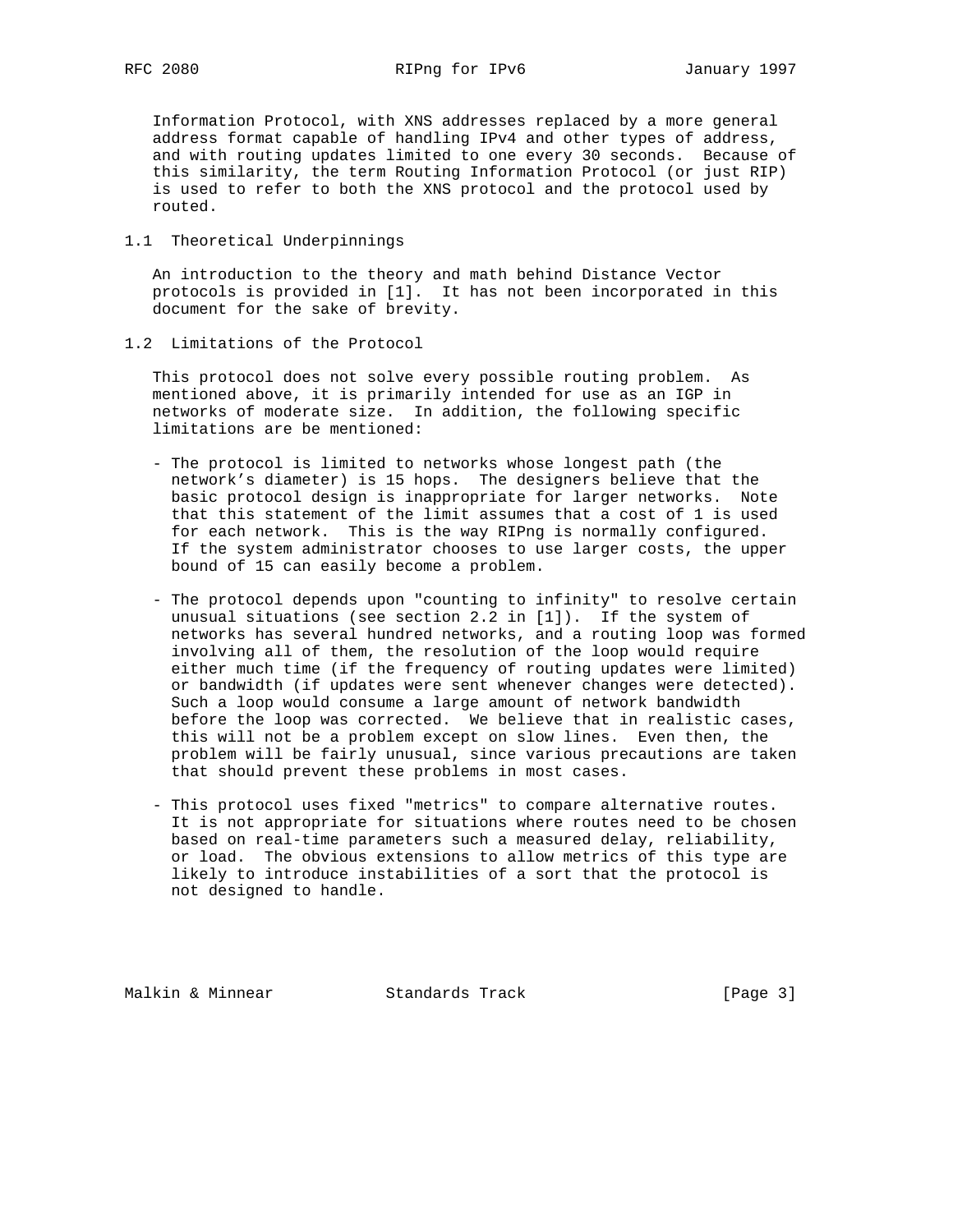#### 2. Protocol Specification

 RIPng is intended to allow routers to exchange information for computing routes through an IPv6-based network. RIPng is a distance vector protocol, as described in [1]. RIPng should be implemented only in routers; IPv6 provides other mechanisms for router discovery [10]. Any router that uses RIPng is assumed to have interfaces to one or more networks, otherwise it isn't really a router. These are referred to as its directly-connected networks. The protocol relies on access to certain information about each of these networks, the most important of which is its metric. The RIPng metric of a network is an integer between 1 and 15, inclusive. It is set in some manner not specified in this protocol; however, given the maximum path limit of 15, a value of 1 is usually used. Implementations should allow the system administrator to set the metric of each network. In addition to the metric, each network will have an IPv6 destination address prefix and prefix length associated with it. These are to be set by the system administrator in a manner not specified in this protocol.

 Each router that implements RIPng is assumed to have a routing table. This table has one entry for every destination that is reachable throughout the system operating RIPng. Each entry contains at least the following information:

- The IPv6 prefix of the destination.
- A metric, which represents the total cost of getting a datagram from the router to that destination. This metric is the sum of the costs associated with the networks that would be traversed to get to the destination.
- The IPv6 address of the next router along the path to the destination (i.e., the next hop). If the destination is on one of the directly-connected networks, this item is not needed.
- A flag to indicate that information about the route has changed recently. This will be referred to as the "route change flag."
- Various timers associated with the route. See section 2.3 for more details on timers.

 The entries for the directly-connected networks are set up by the router using information gathered by means not specified in this protocol. The metric for a directly-connected network is set to the cost of that network. As mentioned, 1 is the usual cost. In that case, the RIPng metric reduces to a simple hop-count. More complex metrics may be used when it is desirable to show preference for some

Malkin & Minnear Standards Track [Page 4]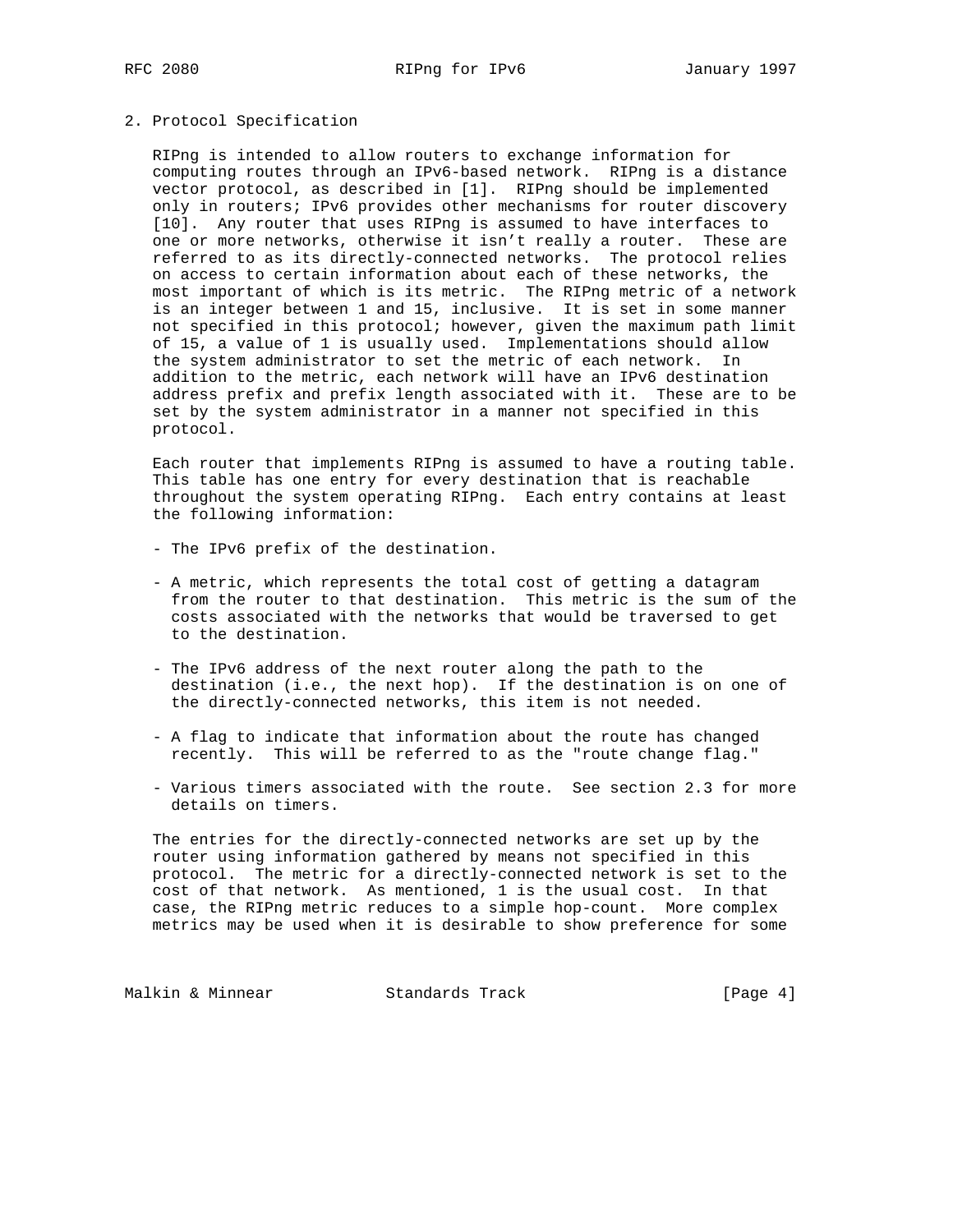networks over others (e.g., to indicate of differences in bandwidth or reliability).

 Implementors may also choose to allow the system administrator to enter additional routes. These would most likely be routes to hosts or networks outside the scope of the routing system. They are referred to as "static routes." Entries for destinations other than these initial ones are added and updated by the algorithms described in the following sections.

 In order for the protocol to provide complete information on routing, every router in the AS must participate in the protocol. In cases where multiple IGPs are in use, there must be at least one router which can leak routing information between the protocols.

### 2.1 Message Format

 RIPng is a UDP-based protocol. Each router that uses RIPng has a routing process that sends and receives datagrams on UDP port number 521, the RIPng port. All communications intended for another router's RIPng process are sent to the RIPng port. All routing update messages are sent from the RIPng port. Unsolicited routing update messages have both the source and destination port equal to the RIPng port. Those sent in response to a request are sent to the port from which the request came. Specific queries may be sent from ports other than the RIPng port, but they must be directed to the RIPng port on the target machine.

The RIPng packet format is:

 $0$  1 2 3 0 1 2 3 4 5 6 7 8 9 0 1 2 3 4 5 6 7 8 9 0 1 2 3 4 5 6 7 8 9 0 1 +-+-+-+-+-+-+-+-+-+-+-+-+-+-+-+-+-+-+-+-+-+-+-+-+-+-+-+-+-+-+-+-+ | command  $(1)$  | version  $(1)$  | must be zero  $(2)$  +-+-+-+-+-+-+-+-+-+-+-+-+-+-+-+-+-+-+-+-+-+-+-+-+-+-+-+-+-+-+-+-+ | | Route Table Entry 1 (20) | | +-+-+-+-+-+-+-+-+-+-+-+-+-+-+-+-+-+-+-+-+-+-+-+-+-+-+-+-+-+-+-+-+ | | ˜ ... ˜ | | +-+-+-+-+-+-+-+-+-+-+-+-+-+-+-+-+-+-+-+-+-+-+-+-+-+-+-+-+-+-+-+-+ | | Route Table Entry N (20) | | +-+-+-+-+-+-+-+-+-+-+-+-+-+-+-+-+-+-+-+-+-+-+-+-+-+-+-+-+-+-+-+-+

Malkin & Minnear Standards Track [Page 5]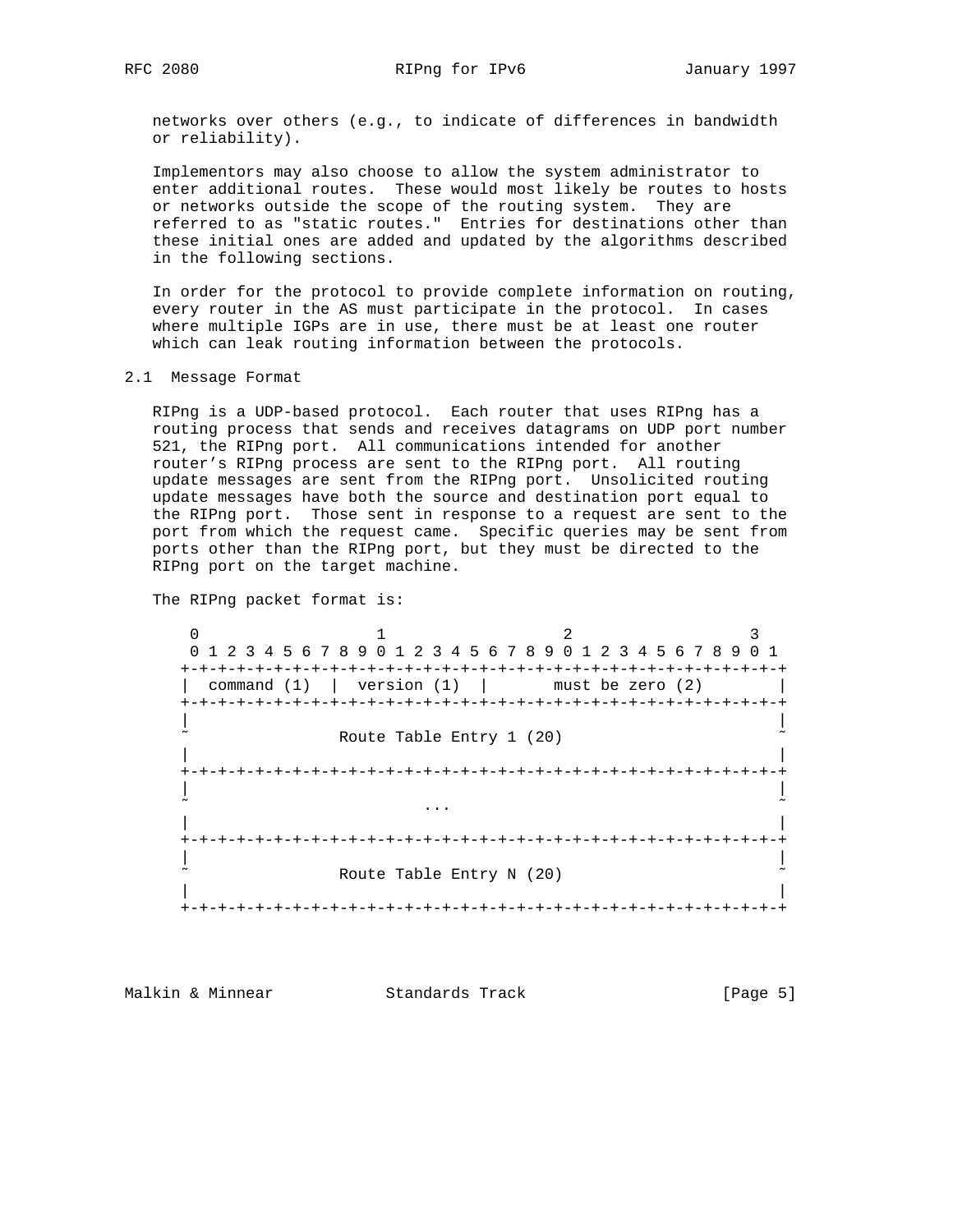where each Route Table Entry (RTE) has the following format:

0  $1$  2 3 0 1 2 3 4 5 6 7 8 9 0 1 2 3 4 5 6 7 8 9 0 1 2 3 4 5 6 7 8 9 0 1 +-+-+-+-+-+-+-+-+-+-+-+-+-+-+-+-+-+-+-+-+-+-+-+-+-+-+-+-+-+-+-+-+ | | IPv6 prefix (16) | | +---------------------------------------------------------------+ | route tag (2) | prefix len (1)| metric (1) | +-+-+-+-+-+-+-+-+-+-+-+-+-+-+-+-+-+-+-+-+-+-+-+-+-+-+-+-+-+-+-+-+

The maximum number of RTEs is defined below.

 Field sizes are given in octets. Unless otherwise specified, fields contain binary integers, in network byte order, with the most significant octet first (big-endian). Each tick mark represents one bit.

 Every message contains a RIPng header which consists of a command and a version number. This document describes version 1 of the protocol (see section 2.4). The command field is used to specify the purpose of this message. The commands implemented in version 1 are:

- 1 request A request for the responding system to send all or part of its routing table.
- 2 response A message containing all or part of the sender's routing table. This message may be sent in response to a request, or it may be an unsolicited routing update generated by the sender.

 For each of these message types, the remainder of the datagram contains a list of RTEs. Each RTE in this list contains a destination prefix, the number of significant bits in the prefix, and the cost to reach that destination (metric).

 The destination prefix is the usual 128-bit, IPv6 address prefix stored as 16 octets in network byte order.

 The route tag field is an attribute assigned to a route which must be preserved and readvertised with a route. The intended use of the route tag is to provide a method of separating "internal" RIPng routes (routes for networks within the RIPng routing domain) from "external" RIPng routes, which may have been imported from an EGP or another IGP.

Malkin & Minnear **Standards Track** [Page 6]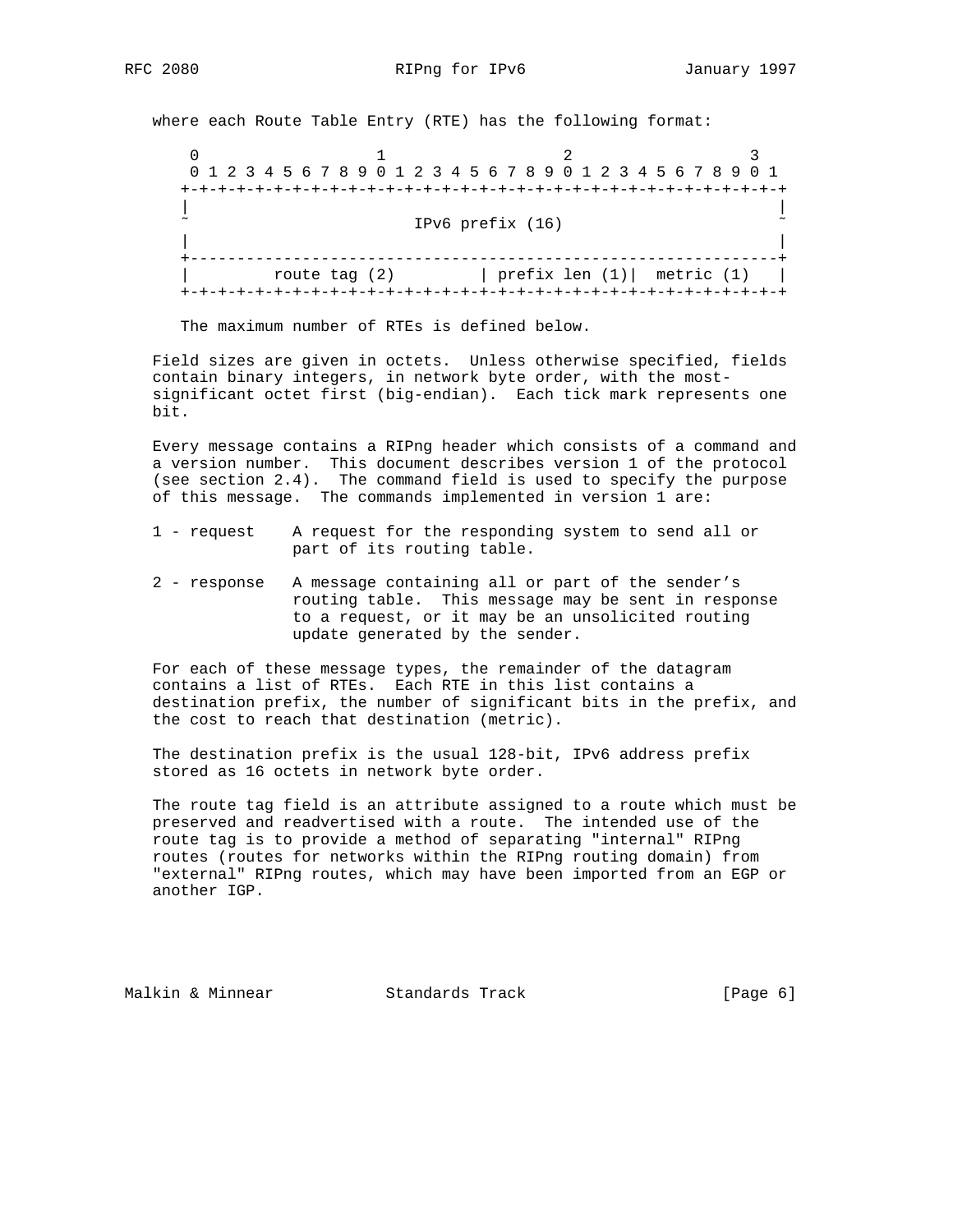Routers supporting protocols other than RIPng should be configurable to allow the route tag to be configured for routes imported from different sources. For example, routes imported from an EGP should be able to have their route tag either set to an arbitrary value, or at least to the number of the Autonomous System from which the routes were learned.

 Other uses of the route tag are valid, as long as all routers in the RIPng domain use it consistently.

 The prefix length field is the length in bits of the significant part of the prefix (a value between 0 and 128 inclusive) starting from the left of the prefix.

 The metric field contains a value between 1 and 15 inclusive, specifying the current metric for the destination; or the value 16 (infinity), which indicates that the destination is not reachable.

 The maximum datagram size is limited by the MTU of the medium over which the protocol is being used. Since an unsolicited RIPng update is never propagated across a router, there is no danger of an MTU mismatch. The determination of the number of RTEs which may be put into a given message is a function of the medium's MTU, the number of octets of header information preceeding the RIPng message, the size of the RIPng header, and the size of an RTE. The formula is:

 +- -+ | MTU - sizeof(IPv6\_hdrs) - UDP\_hdrlen - RIPng\_hdrlen | #RTEs = INT | --------------------------------------------------- | | RTE\_size | +- -+

#### 2.1.1 Next Hop

 RIPng provides the ability to specify the immediate next hop IPv6 address to which packets to a destination specified by a route table entry (RTE) should be forwarded in much the same way as RIP-2 [2]. In RIP-2, each route table entry has a next hop field. Including a next hop field for each RTE in RIPng would nearly double the size of the RTE. Therefore, in RIPng, the next hop is specified by a special RTE and applies to all of the address RTEs following the next hop RTE until the end of the message or until another next hop RTE is encountered.

 A next hop RTE is identified by a value of 0xFF in the metric field of an RTE. The prefix field specifies the IPv6 address of the next hop. The route tag and prefix length in the next hop RTE must be set to zero on sending and ignored on receiption.

Malkin & Minnear Standards Track [Page 7]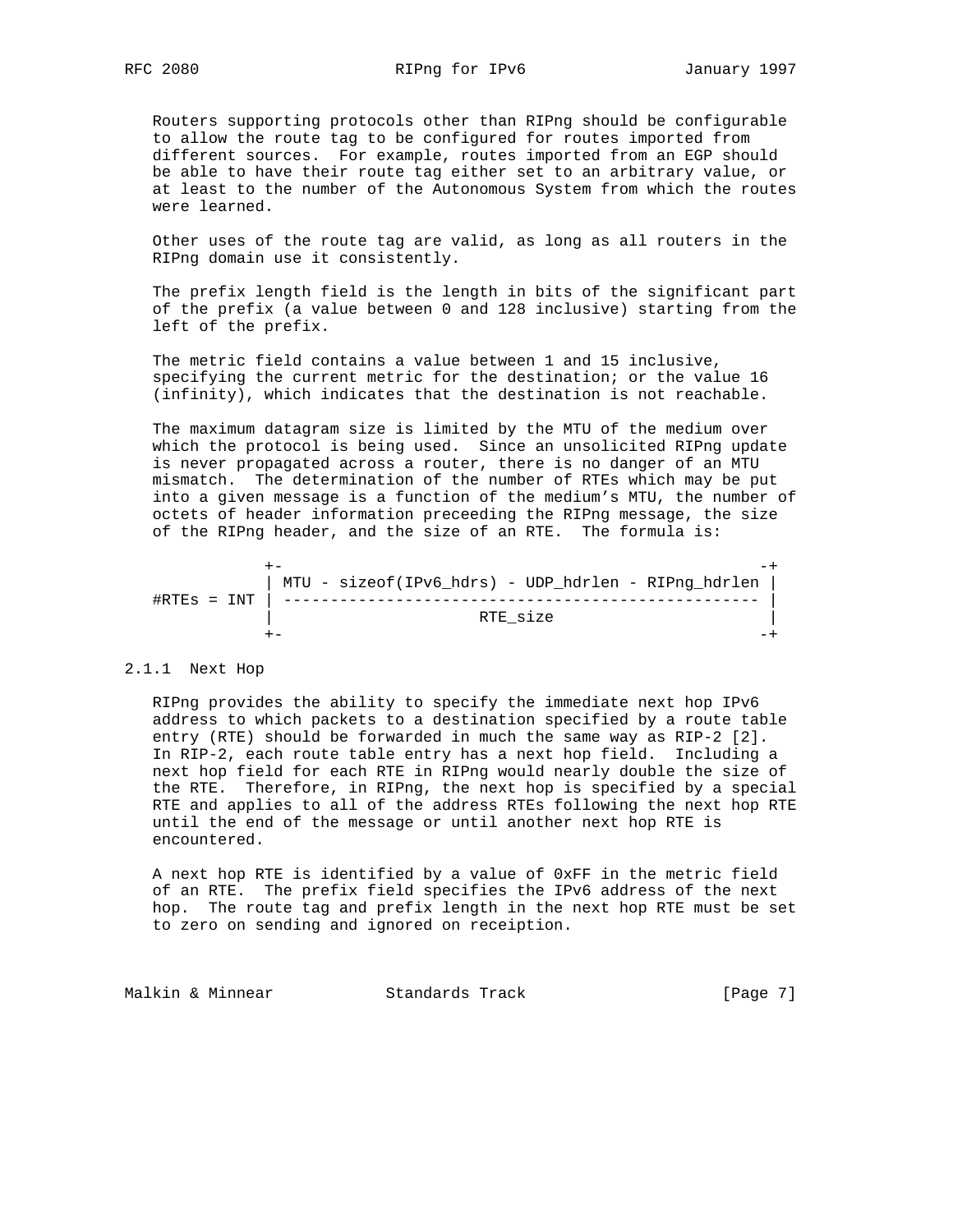The next hop Route Table Entry (RTE) has the following format:

0  $1$  2 3 0 1 2 3 4 5 6 7 8 9 0 1 2 3 4 5 6 7 8 9 0 1 2 3 4 5 6 7 8 9 0 1 +-+-+-+-+-+-+-+-+-+-+-+-+-+-+-+-+-+-+-+-+-+-+-+-+-+-+-+-+-+-+-+-+ | | IPv6 next hop address (16) | | +---------------------------------------------------------------+ | must be zero (2)  $|\text{must be zero (1)}|$  0xFF | +-+-+-+-+-+-+-+-+-+-+-+-+-+-+-+-+-+-+-+-+-+-+-+-+-+-+-+-+-+-+-+-+

 Specifying a value of 0:0:0:0:0:0:0:0 in the prefix field of a next hop RTE indicates that the next hop address should be the originator of the RIPng advertisement. An address specified as a next hop must be a link-local address.

 The purpose of the next hop RTE is to eliminate packets being routed through extra hops in the system. It is particularly useful when RIPng is not being run on all of the routers on a network. Note that next hop RTE is "advisory". That is, if the provided information is ignored, a possibly sub-optimal, but absolutely valid, route may be taken. If the received next hop address is not a link-local address, it should be treated as 0:0:0:0:0:0:0:0.

# 2.2 Addressing Considerations

 The distinction between network, subnet and host routes does not need to be made for RIPng because an IPv6 address prefix is unambiguous.

 Any prefix with a prefix length of zero is used to designate a default route. It is suggested that the prefix 0:0:0:0:0:0:0:0 be used when specifying the default route, though the prefix is essentially ignored. A default route is used when it is not convenient to list every possible network in the RIPng updates, and when one or more routers in the system are prepared to handle traffic to the networks that are not explicitly listed. These "default routers" use the default route as a path for all datagrams for which they have no explicit route. The decision as to how a router becomes a default router (i.e., how a default route entry is created) is left to the implementor. In general, the system administrator will be provided with a way to specify which routers should create and advertise default route entries. If this mechanism is used, the implementation should allow the network administrator to choose the metric associated with the default route advertisement. This will make it possible to establish a precedence amoung multiple default routers. The default route entries are handled by RIPng in exactly the same manner as any other destination prefix. System

Malkin & Minnear Standards Track [Page 8]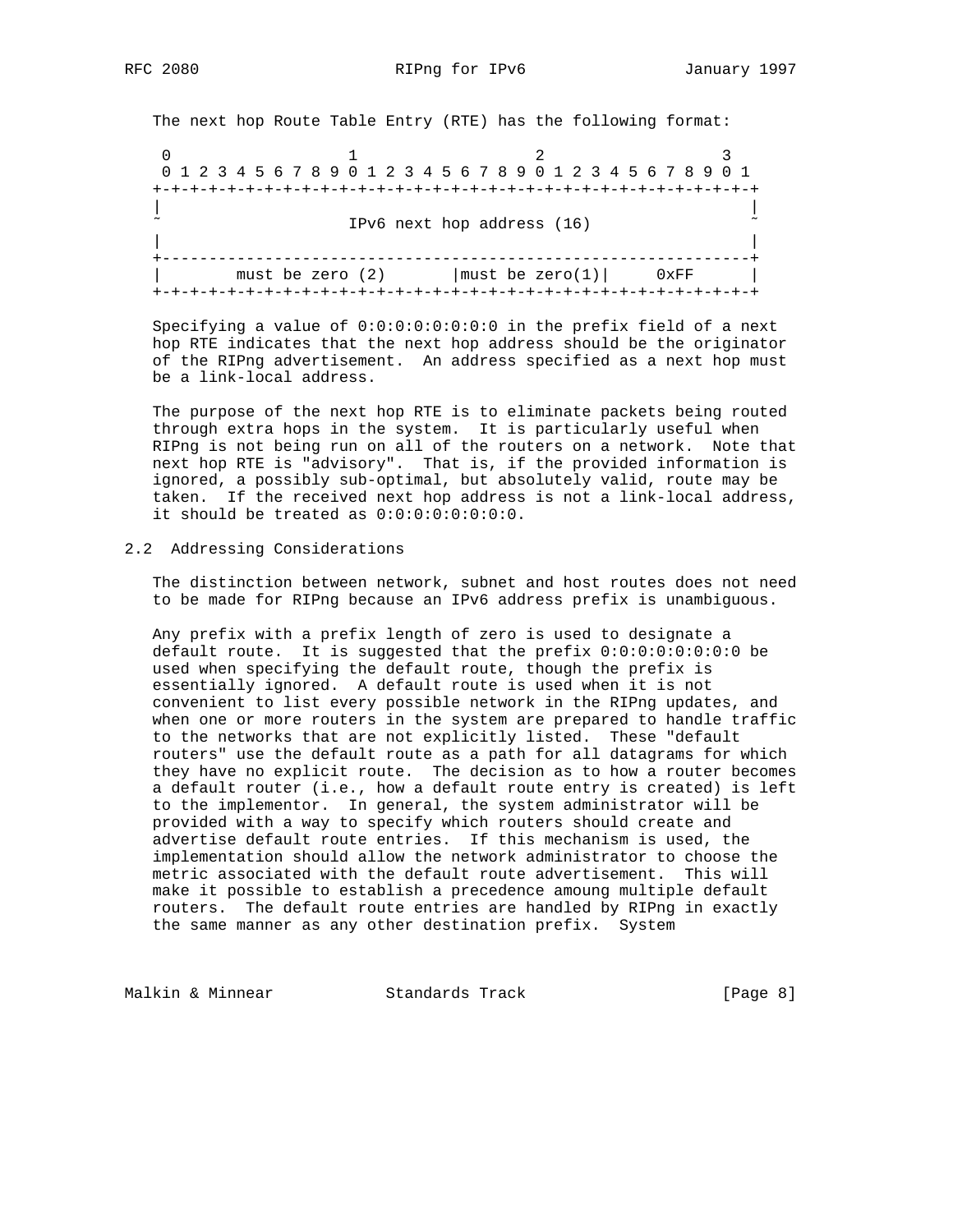RFC 2080 RIPng for IPv6 January 1997

 administrators should take care to make sure that default routes do not propagate further than is intended. Generally, each AS has its own preferred default router. Therefore, default routes should generally not leave the boundary of an AS. The mechanisms for enforcing this restriction are not specified in this document.

### 2.3 Timers

This section describes all events that are triggered by timers.

 Every 30 seconds, the RIPng process is awakened to send an unsolicited Response message, containing the complete routing table (see section 2.6 on Split Horizon), to every neighboring router. When there are many routers on a single network, there is a tendency for them to synchronize with each other such that they all issue updates at the same time. This can happen whenever the 30 second timer is affected by the processing load on the system. It is undesirable for the update messages to become synchronized, since it can lead to unnecessary collisions on broadcast networks (see [13] for more details). Therefore, implementations are required to take one of two precautions:

- The 30-second updates are triggered by a clock whose rate is not affected by system load or the time required to service the previous update timer.
- The 30-second timer is offset by a small random time (+/- 0 to 15 seconds) each time it is set. The offset is derived from: 0.5 \* the update period (i.e. 30).

 There are two timers associated with each route, a "timeout" and a "garbage-collection time." Upon expiration of the timeout, the route is no longer valid; however, it is retained in the routing table for a short time so that neighbors can be notified that the route has been dropped. Upon expiration of the garbage-collection timer, the route is finally removed from the routing table.

 The timeout is initialized when a route is established, and any time an update message is received for the route. If 180 seconds elapse from the last time the timeout was initialized, the route is considered to have expired, and the deletion process described below begins for that route.

Malkin & Minnear Standards Track [Page 9]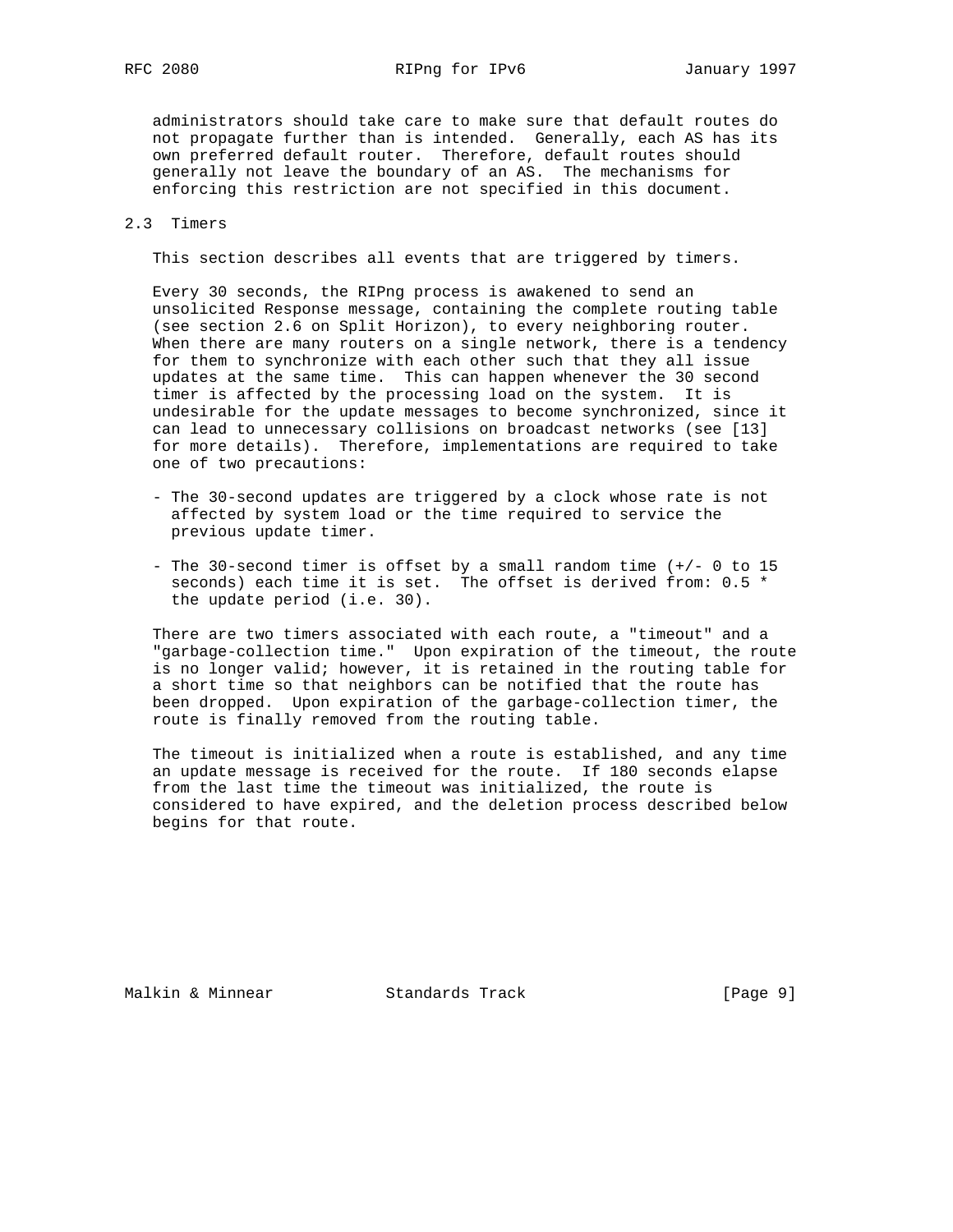Deletions can occur for one of two reasons: the timeout expires, or the metric is set to 16 because of an update received from the current router (see section 2.4.2 for a discussion of processing updates from other routers). In either case, the following events happen:

- The garbage-collection timer is set for 120 seconds.
- The metric for the route is set to 16 (infinity). This causes the route to be removed from service.
- The route change flag is to indicate that this entry has been changed.
- The output process is signalled to trigger a response.

 Until the garbage-collection timer expires, the route is included in all updates sent by this router. When the garbage-collection timer expires, the route is deleted from the routing table.

 Should a new route to this network be established while the garbage collection timer is running, the new route will replace the one that is about to be deleted. In this case the garbage-collection timer must be cleared.

 Triggered updates also use a small timer; however, this is best described in section 2.5.1.

2.4 Input Processing

 This section will describe the handling of datagrams received on the RIPng port. Processing will depend upon the value in the command field. Version 1 supports only two commands: Request and Response.

### 2.4.1 Request Messages

 A Request is used to ask for a response containing all or part of a router's routing table. Normally, Requests are sent as multicasts, from the RIPng port, by routers which have just come up and are seeking to fill in their routing tables as quickly as possible. However, there may be situations (e.g., router monitoring) where the routing table of only a single router is needed. In this case, the Request should be sent directly to that router from a UDP port other than the RIPng port. If such a Request is received, the router responds directly to the requestor's address and port with a globally valid source address since the requestor may not reside on the directly attached network.

Malkin & Minnear Standards Track [Page 10]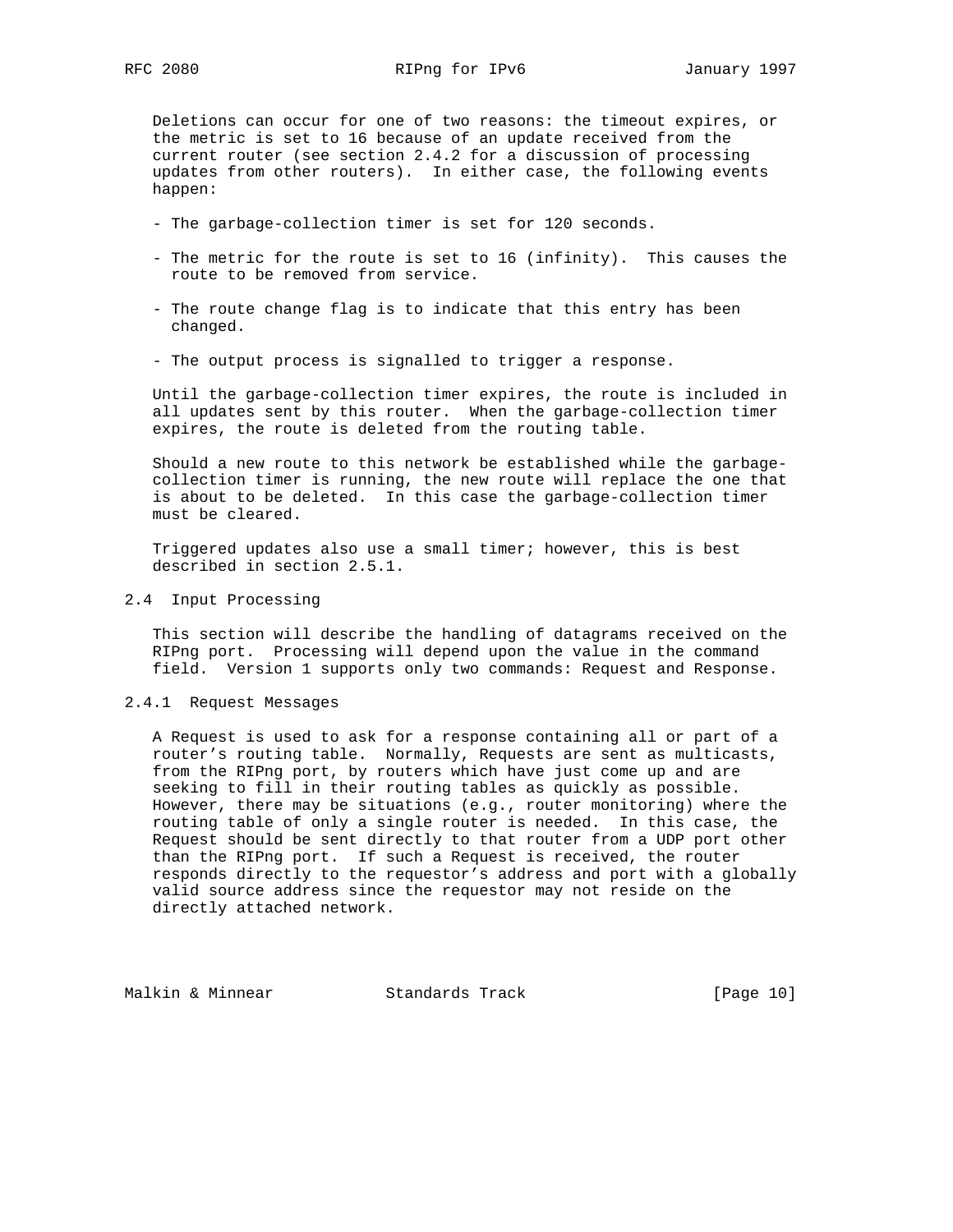The Request is processed entry by entry. If there are no entries, no response is given. There is one special case. If there is exactly one entry in the request, and it has a destination prefix of zero, a prefix length of zero, and a metric of infinity (i.e., 16), then this is a request to send the entire routing table. In that case, a call is made to the output process to send the routing table to the requesting address/port. Except for this special case, processing is quite simple. Examine the list of RTEs in the Request one by one. For each entry, look up the destination in the router's routing database and, if there is a route, put that route's metric in the metric field of the RTE. If there is no explicit route to the specified destination, put infinity in the metric field. Once all the entries have been filled in, change the command from Request to Response and send the datagram back to the requestor.

 Note that there is a difference in metric handling for specific and whole-table requests. If the request is for a complete routing table, normal output processing is done, including Split Horizon (see section 2.6 on Split Horizon). If the request is for specific entries, they are looked up in the routing table and the information is returned as is; no Split Horizon processing is done. The reason for this distinction is the expectation that these requests are likely to be used for different purposes. When a router first comes up, it multicasts a Request on every connected network asking for a complete routing table. It is assumed that these complete routing tables are to be used to update the requestor's routing table. For this reason, Split Horizon must be done. It is further assumed that a Request for specific networks is made only by diagnostic software, and is not used for routing. In this case, the requester would want to know the exact contents of the routing table and would not want any information hidden or modified.

#### 2.4.2 Response Messages

A Response can be received for one of several different reasons:

- response to a specific query
- regular update (unsolicited response)
- triggered update caused by a route change

Processing is the same no matter why the Response was generated.

 Because processing of a Response may update the router's routing table, the Response must be checked carefully for validity. The Response must be ignored if it is not from the RIPng port. The datagram's IPv6 source address should be checked to see whether the datagram is from a valid neighbor; the source of the datagram must be a link-local address. It is also worth checking to see whether the

Malkin & Minnear Standards Track [Page 11]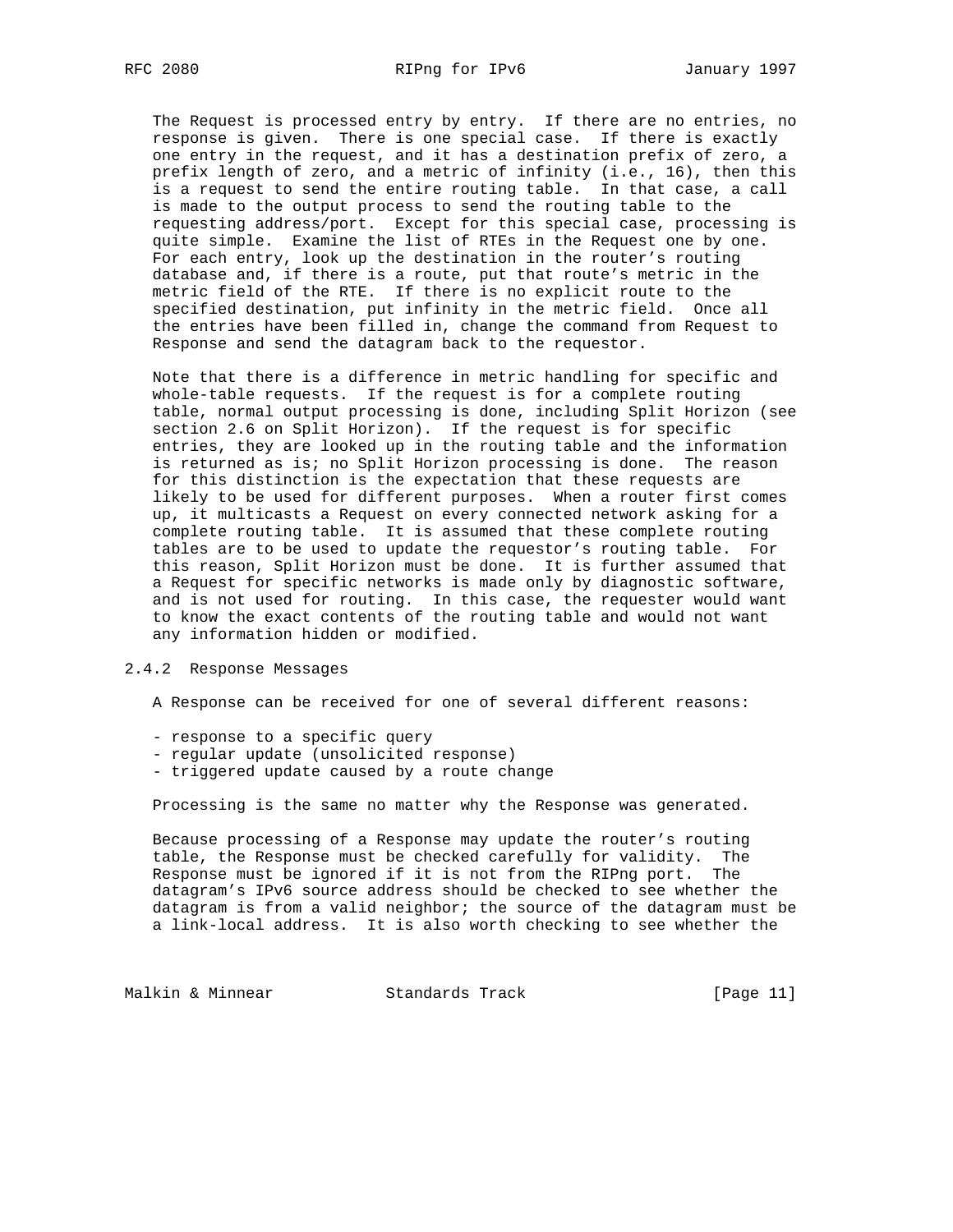response is from one of the router's own addresses. Interfaces on broadcast networks may receive copies of their own multicasts immediately. If a router processes its own output as new input, confusion is likely, and such datagrams must be ignored. As an additional check, periodic advertisements must have their hop counts set to 255, and inbound, multicast packets sent from the RIPng port (i.e. periodic advertisement or triggered update packets) must be examined to ensure that the hop count is 255. This absolutely guarantees that a packet is from a neighbor, because any intermediate node would have decremented the hop count. Queries and their responses may still cross intermediate nodes and therefore do not require the hop count test to be done.

 Once the datagram as a whole has been validated, process the RTEs in the Response one by one. Again, start by doing validation. Incorrect metrics and other format errors usually indicate misbehaving neighbors and should probably be brought to the administrator's attention. For example, if the metric is greater than infinity, ignore the entry but log the event. The basic validation tests are:

 - is the destination prefix valid (e.g., not a multicast prefix and not a link-local address) A link-local address should never be present in an RTE.

- is the prefix length valid (i.e., between 0 and 128, inclusive)

- is the metric valid (i.e., between 1 and 16, inclusive)

 If any check fails, ignore that entry and proceed to the next. Again, logging the error is probably a good idea.

 Once the entry has been validated, update the metric by adding the cost of the network on which the message arrived. If the result is greater than infinity, use infinity. That is,

metric = MIN (metric + cost, infinity)

 Now, check to see whether there is already an explicit route for the destination prefix. If there is no such route, add this route to the routing table, unless the metric is infinity (there is no point in adding a route which unusable). Adding a route to the routing table consists of:

- Setting the destination prefix and length to those in the RTE.
- Setting the metric to the newly calculated metric (as described above).

Malkin & Minnear Standards Track [Page 12]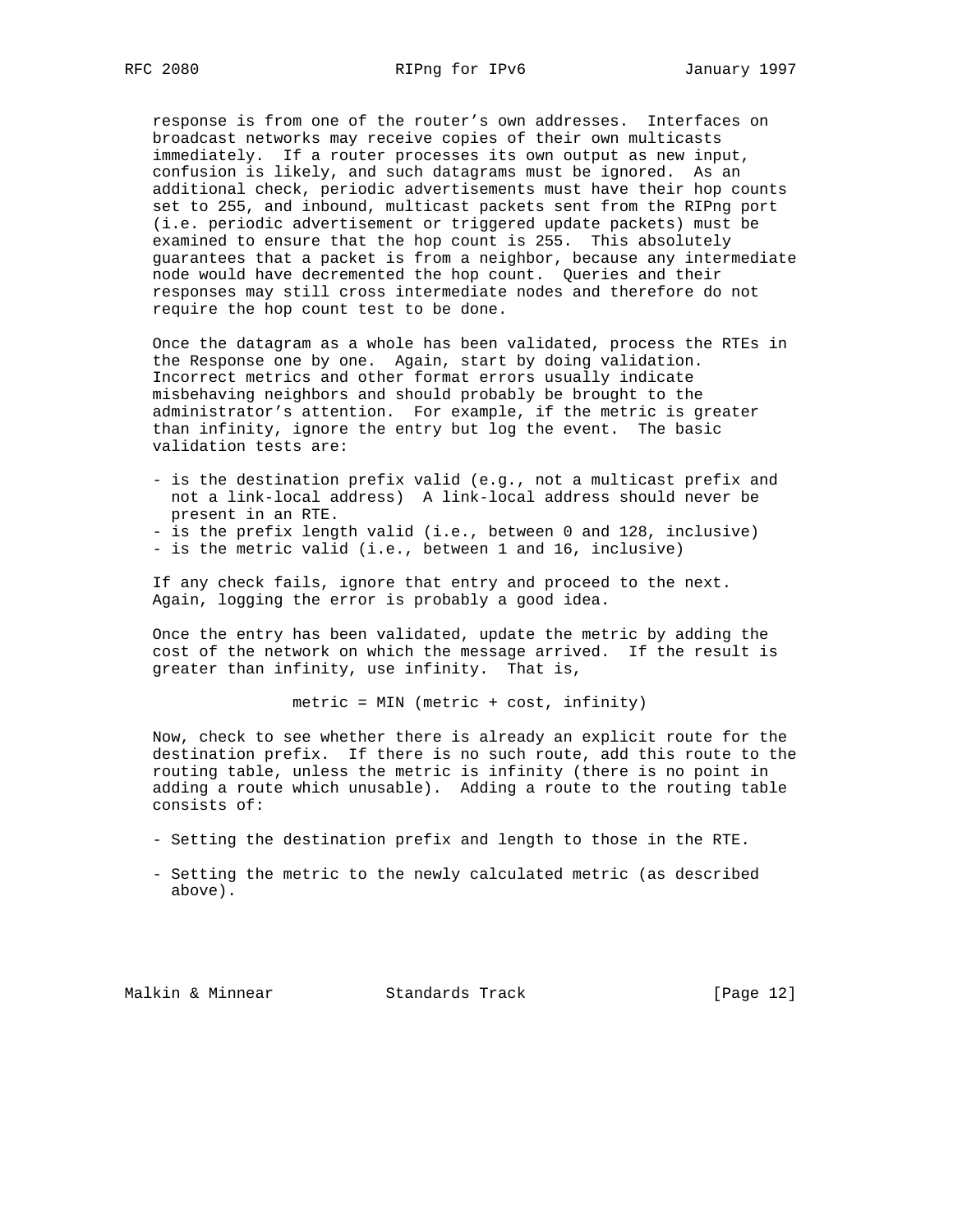RFC 2080 RIPng for IPv6 January 1997

- Set the next hop address to be the address of the router from which the datagram came or the next hop address specified by a next hop RTE.
- Initialize the timeout for the route. If the garbage-collection timer is running for this route, stop it (see section 2.3 for a discussion of the timers).
- Set the route change flag.
- Signal the output process to trigger an update (see section 2.5).

 If there is an existing route, compare the next hop address to the address of the router from which the datagram came. If this datagram is from the same router as the existing route, reinitialize the timeout. Next, compare the metrics. If the datagram is from the same router as the existing route, and the new metric is different than the old one; or, if the new metric is lower than the old one; do the following actions:

- Adopt the route from the datagram. That is, put the new metric in, and adjust the next hop address (if necessary).
- Set the route change flag and signal the output process to trigger an update.
- If the new metric is infinity, start the deletion process (described above); otherwise, re-initialize the timeout.

 If the new metric is infinity, the deletion process begins for the route, which is no longer used for routing packets. Note that the deletion process is started only when the metric is first set to infinity. If the metric was already infinity, then a new deletion process is not started.

 If the new metric is the same as the old one, it is simplest to do nothing further (beyond reinitializing the timeout, as specified above); but, there is a heuristic which could be applied. Normally, it is senseless to replace a route if the new route has the same metric as the existing route; this would cause the route to bounce back and forth, which would generate an intolerable number of triggered updates. However, if the existing route is showing signs of timing out, it may be better to switch to an equally-good alternative route immediately, rather than waiting for the timeout to happen. Therefore, if the new metric is the same as the old one, examine the timeout for the existing route. If it is at least halfway to the expiration point, switch to the new route. This heuristic is optional, but highly recommended.

Malkin & Minnear Standards Track [Page 13]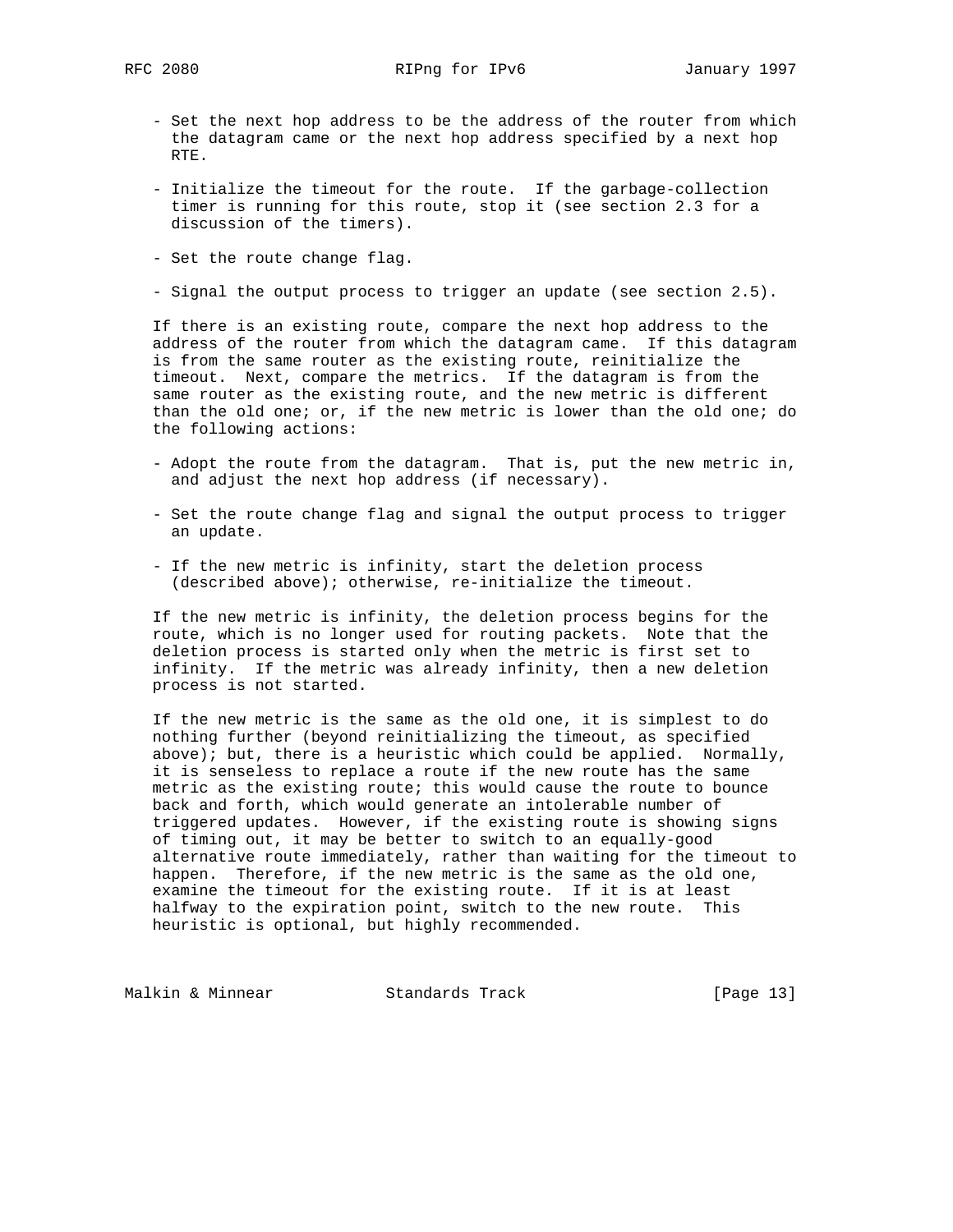Any entry that fails these tests is ignored, as it is no better than the current route.

2.5 Output Processing

 This section describes the processing used to create response messages that contain all or part of the routing table. This processing may be triggered in any of the following ways:

- By input processing, when a Request is received. In this case, the Response is sent to only one destination (i.e. the unicast address of the requestor).
- By the regular routing update. Every 30 seconds, a Response containing the whole routing table is sent to every neighboring router.
- By triggered updates. Whenever the metric for a route is changed, an update is triggered.

 The special processing required for a Request is described in section 2.4.1.

 When a Response is to be sent to all neighbors (i.e., a regular or triggered update), a Response message is multicast to the multicast group FF02::9, the all-rip-routers multicast group, on all connected networks that support broadcasting or are point-to-point links. RIPng handles point-to-point links just like multicast links as multicasting can be trivially provided on such links. Thus, one Response is prepared for each directly-connected network, and sent to the all-rip-routers multicast group. In most cases, this reaches all neighboring routers. However, there are some cases where this may not be good enough. This may involve a network that is not a broadcast network (e.g., the ARPANET), or a situation involving dumb routers. In such cases, it may be necessary to specify an actual list of neighboring routers and send a datagram to each one explicitly. It is left to the implementor to determine whether such a mechanism is needed, and to define how the list is specified.

# 2.5.1 Triggered Updates

 Triggered updates require special handling for two reasons. First, experience shows that triggered updates can cause excessive loads on networks with limited capacity or networks with many routers on them. Therefore, the protocol requires that implementors include provisions to limit the frequency of triggered updates. After a triggered update is sent, a timer should be set for a random interval between 1 and 5 seconds. If other changes that would trigger updates occur

Malkin & Minnear Standards Track [Page 14]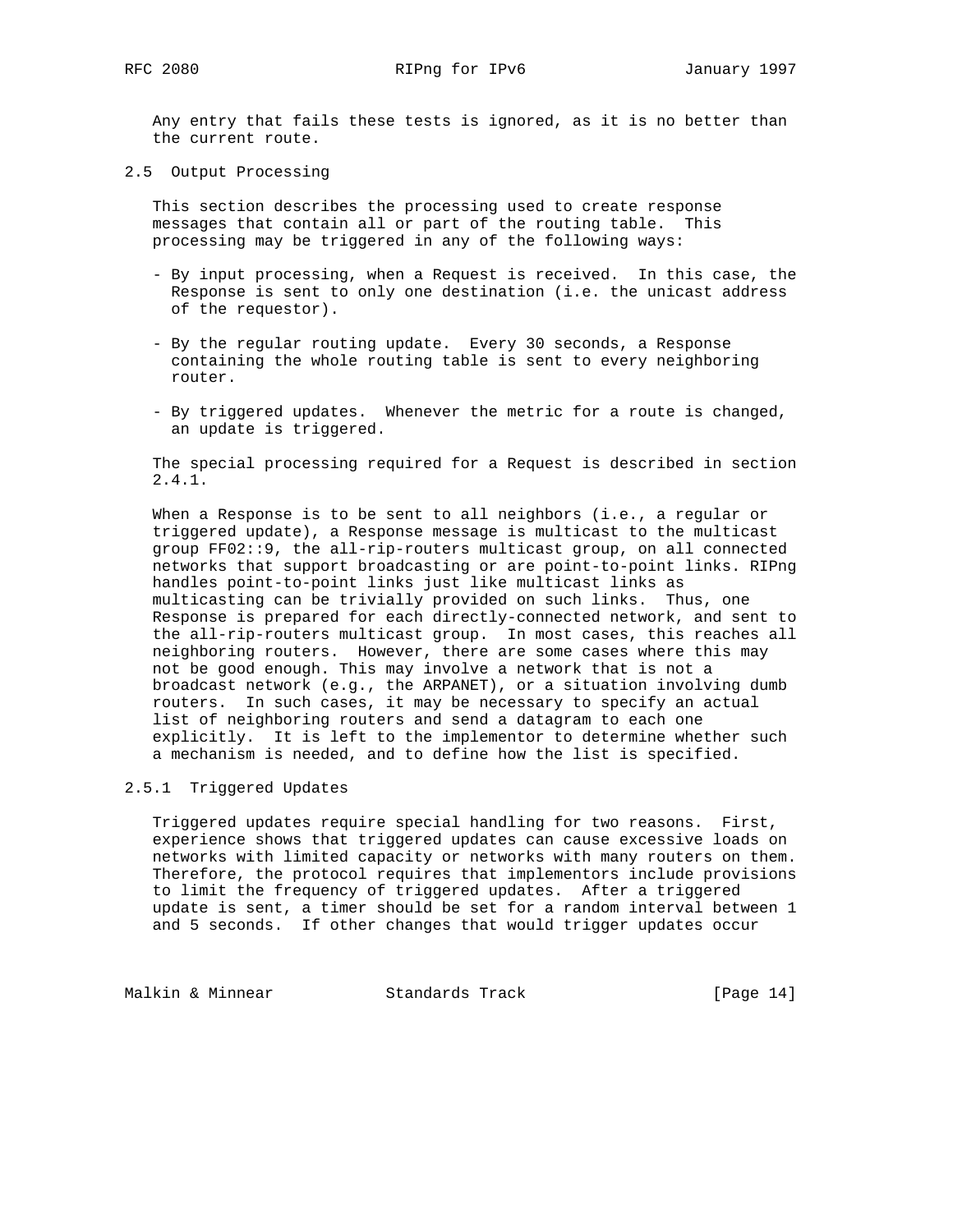before the timer expires, a single update is triggered when the timer expires. The timer is then reset to another random value between 1 and 5 seconds. Triggered updates may be suppressed if a regular update is due by the time the triggered update would be sent.

 Second, triggered updates do not need to include the entire routing table. In principle, only those routes which have changed need to be included. Therefore messages generated as part of a triggered update must include at least those routes that have their route change flag set. They may include additional routes, at the discretion of the implementor; however, sending complete routing updates is strongly discouraged. When a triggered update is processed, messages should be generated for every directly-connected network. Split Horizon processing is done when generating triggered updates as well as normal updates (see section 2.6). If, after Split Horizon processing for a given network, a changed route will appear unchanged on that network (e.g., it appears with an infinite metric), the route need not be sent. If no routes need be sent on that network, the update may be omitted. Once all of the triggered updates have been generated, the route change flags should be cleared.

 If input processing is allowed while output is being generated, appropriate interlocking must be done. The route change flags should not be changed as a result of processing input while a triggered update message is being generated.

 The only difference between a triggered update and other update messages is the possible omission of routes that have not changed. The remaining mechanisms, described in the next section, must be applied to all updates.

2.5.2 Generating Response Messages

 This section describes how a Response message is generated for a particular directly-connected network:

 The IPv6 source address must be a link-local address of the possible addresses of the sending router's interface, except when replying to a unicast Request Message from a port other than the RIPng port. In the latter case, the source address must be a globaly valid address. In the former case, it is important to use a link-local address because the source address is put into routing tables (as the next hop) in the routers which receive this Response. If an incorrect source address is used, other routers may be unable to route datagrams. Sometimes routers are set up with multiple IPv6 addresses on a single physical interface. Normally, this means that several logical IPv6 networks are being carried over one physical medium. It is possible that a router may have multiple link-local addresses for

Malkin & Minnear Standards Track [Page 15]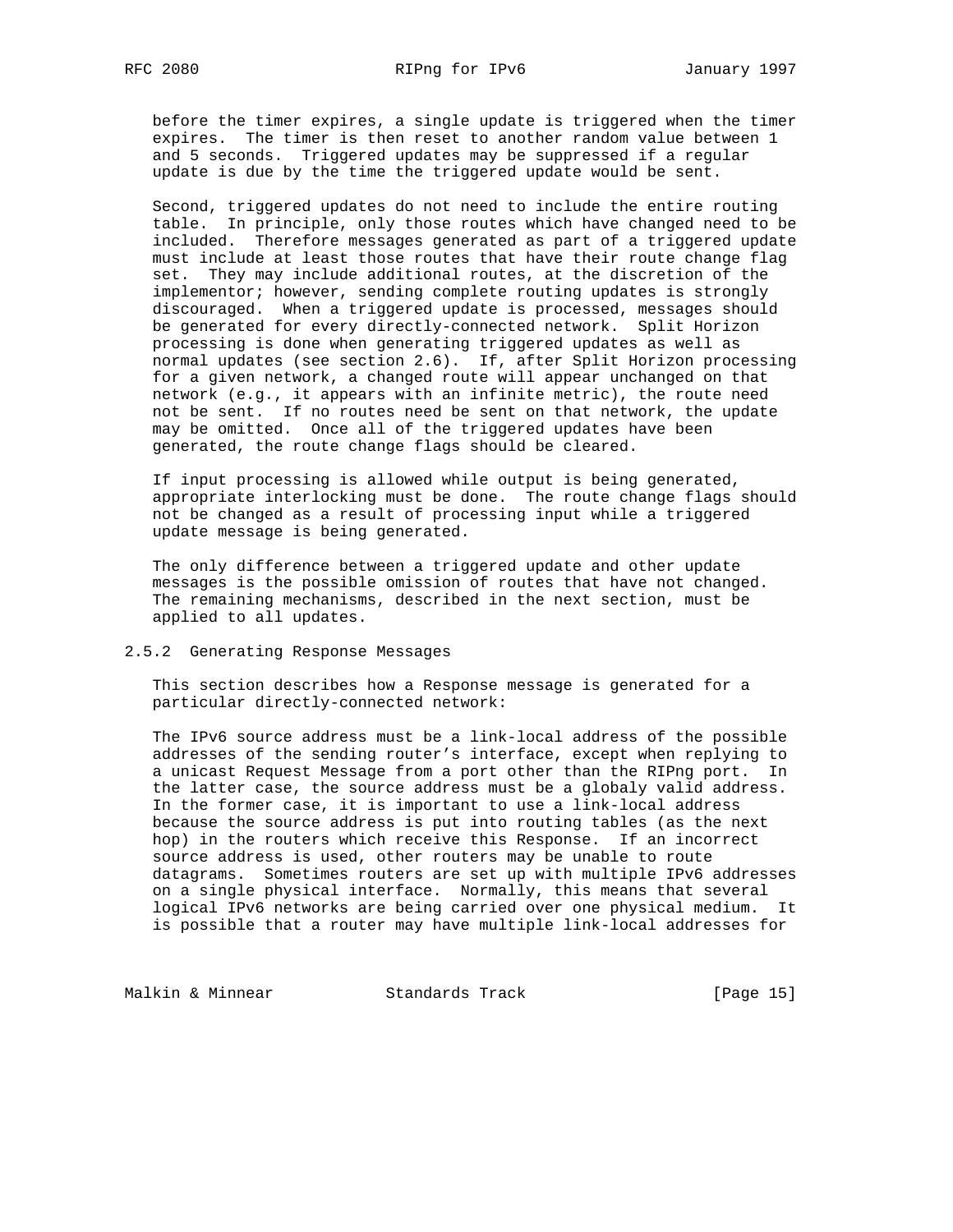a single interface. In this case, the router must only originate a single Response message with a source address of the designated link-local address for a given interface. The choice of which link local address to use should only change when the current choice is no longer valid. This is necessary because nodes receiving Response messages use the source address to identify the sender. If multiple packets from the same router contain different source addresses, nodes will assume they come from different routers, leading to undesirable behavior.

 Set the version number to the current version of RIPng. The version described in this document is version 1. Set the command to Response. Set the bytes labeled "must be zero" to zero. Start filling in RTEs. Recall that the maximum datagram size is limited by the network's MTU. When there is no more space in the datagram, send the current Response and start a new one.

 To fill in the RTEs, examine each route in the routing table. Routes to link-local addresses must never be included in an RTE. If a triggered update is being generated, only entries whose route change flags are set need be included. If, after Split Horizon processing, the route should not be included, skip it. If the route is to be included, then the destination prefix, prefix length, and metric are put into the RTE. The route tag is filled in as defined in section 2.1. Routes must be included in the datagram even if their metrics are infinite.

#### 2.6 Split Horizon

 Split Horizon is a algorithm for avoiding problems caused by including routes in updates sent to the gateway from which they were learned. The basic split horizon algorithm omits routes learned from one neighbor in updates sent to that neighbor. In the case of a broadcast network, all routes learned from any neighbor on that network are omitted from updates sent on that network.

 Split Horizon with Poisoned Reverse (more simply, Poison Reverse) does include such routes in updates, but sets their metrics to infinity. In effect, advertising the fact that there routes are not reachable. This is the preferred method of operation; however, implementations should provide a per-interface control allowing no horizoning, split horizoning, and poisoned reverse to be selected.

 For a theoretical discussion of Split Horizon and Poison Reverse, and why they are needed, see section 2.1.1 of [1].

Malkin & Minnear Standards Track [Page 16]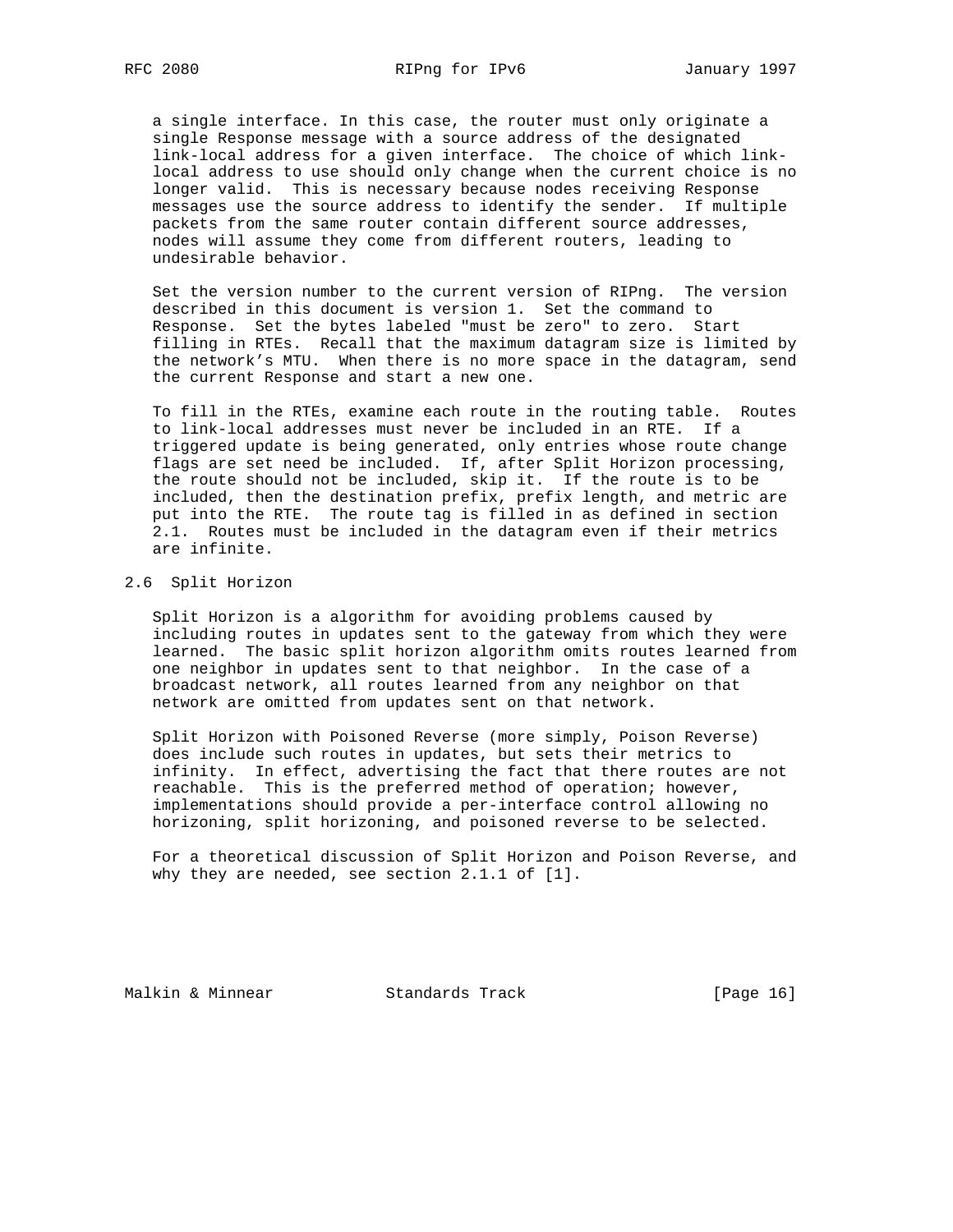3. Control Functions

 This section describes administrative controls. These are not part of the protocol per se; however, experience with existing networks suggests that they are important. Because they are not a necessary part of the protocol, they are considered optional. However, it is strongly recommend that at least some of them be included in every implementation. These controls are intended primarily to allow RIPng to be connected to networks whose routing may be unstable or subject to errors. Here are some examples:

- It is sometimes desirable to restrict the routers from which updates will be accepted, or to which updates will be sent. This is usually done for administrative, routing policy reasons.
- A number of sites limit the set of networks that they allow in Response messages. Organization A may have a connection to organization B that they use for direct communication. For security or performance reasons A may not be willing to give other organizations access to that connection. In such a case, A should not include B's networks in updates that A sends to third parties.

 Here are some typical controls. Note, however, that the RIPng protocol does not require these or any other controls.

- A neighbor list which allows the network administrator to be able to define a list of neighbors for each router. A router would accept response messages only from routers on its list of neighbors. A similar list for target routers should also be available to the administrator. By default, no restrictions are defined.
- A filter for specific destinations would permit the network admin istrator to be able to specify a list of destination prefixes to allow or disallow. The list would be associated with a particular interface in the incoming and/or outgoing directions. Only allowed networks would be mentioned in Response messages going out or processed in Response messages coming in. If a list of allowed prefixes is specified, all other prefixes are disallowed. If a list of disallowed prefixes is specified, all other prefixes are allowed. By default, no filters are applied.

Malkin & Minnear Standards Track [Page 17]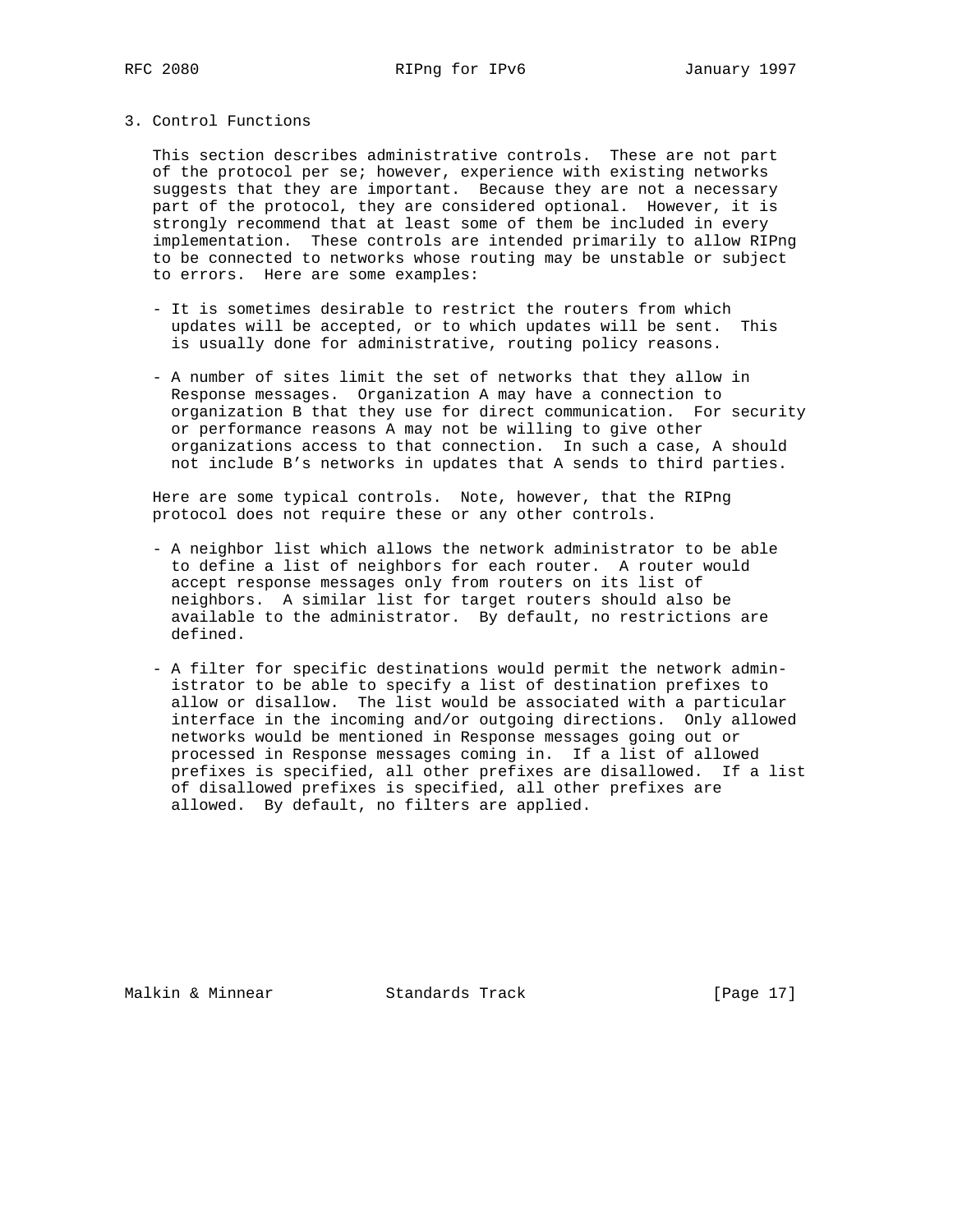# 4. Security Considerations

 Since RIPng runs over IPv6, RIPng relies on the IP Authentication Header (see [11]) and the IP Encapsulating Security Payload (see [12]) to ensure integrity and authentication/confidentiality of routing exchanges.

References

- [1] Hedrick, C., "Routing Information Protocol", RFC 1058, Rutgers University, June 1988.
- [2] Malkin, G., "RIP Version 2 Carrying Additional Information", RFC 1723, Xylogics, Inc., November, 1994.
- [3] Hinden, R., "IP Next Generation Overview", Work in Progress.
- [4] Bellman, R., "Dynamic Programming", Princeton University Press, Princeton, N.J., 1957.
- [5] Bertsekas, D. P., and Gallaher, R. G., "Data Networks", Prentice- Hall, Englewood Cliffs, N.J., 1987.
- [6] Braden, R., and J. Postel, "Requirements for Internet Gateways", USC/Information Sciences Institute, STD 4, RFC 1009, June 1987.
- [7] Boggs, D. R., Shoch, J. F., Taft, E. A., and Metcalfe, R. M., "Pup: An Internetwork Architecture", IEEE Transactions on Commu nications, April 1980.
- [8] Ford, L. R. Jr., and Fulkerson, D. R., "Flows in Networks", Princeton University Press, Princeton, N.J., 1962.
- [9] Xerox Corp., "Internet Transport Protocols", Xerox System Inte gration Standard XSIS 028112, December 1981.
- [10] Narten, T., Nordmark, E., and W. Simpson, "Neighbor Discovery for IP Version 6 (IPv6)", RFC 1970, August 1996.
- [11] Atkinson, R., "IP Authentication Header", RFC 1826 Naval Research Laboratory, August 1995.

Malkin & Minnear Standards Track [Page 18]